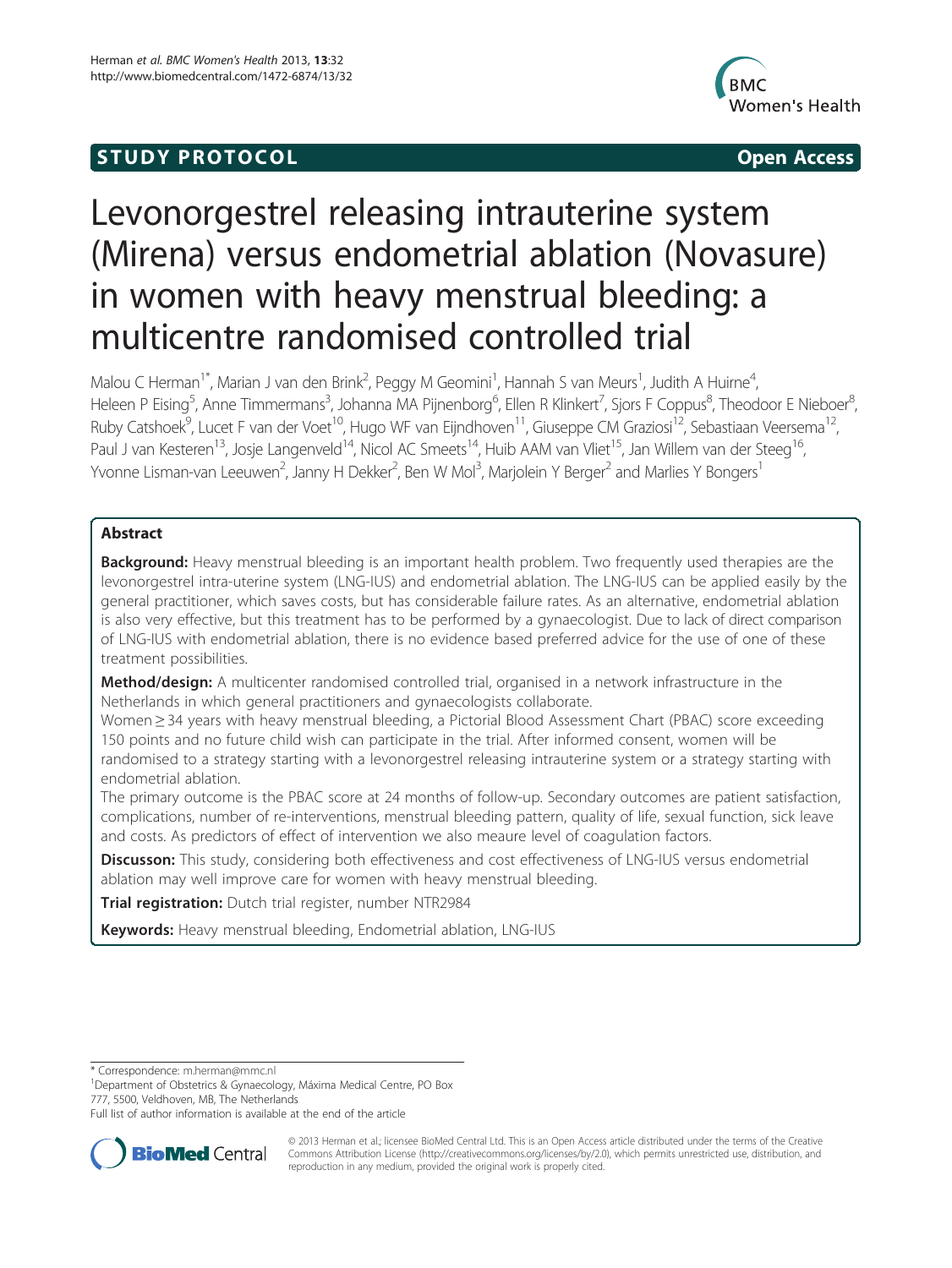## Background

Heavy menstrual bleeding is a frequent problem that affects many premenopausal women in the Netherlands and is the most important reason for a visit a the outpatient department of gynaecology [[1,2](#page-4-0)]. Each year one in 20 women between 30 to 49 years of age consult their general practitioner (GP) with heavy menstrual bleeding. Hormonal treatment with the oral contraceptive pill or the levonorgestrel releasing intra uterine system (LNG-IUS) or non-hormonal treatment with tranexamic acid or non-steroidal anti-inflammatory drugs (NSAID) are advised as treatments of first choice. Nevertheless 77% of the women are not willing to continue their treatment and often end up undergoing other treatment or even surgery [[3](#page-4-0),[4](#page-4-0)].

Hysterectomy is a definitive solution for the treatment of heavy menstrual bleeding, and in 2010 11,038 women underwent a hysterectomy due to bleeding disorders in the Netherlands [\[5](#page-4-0)]. Recently it was reported that hysterectomy should be considered the preferred strategy for the treatment of heavy menstrual bleeding based on cost-effectiveness [\[6\]](#page-4-0). Nevertheless, it is a major surgical procedure and has significant physical complications and social and economic costs [[7\]](#page-4-0). A significant number of women with heavy menstrual bleeding who seek treatment will not benefit from, or will not wish to continue the medical treatment and are keen to preserve their uterus [[3,8](#page-4-0)]. Many women opt for a less invasive treatment, even when they are informed of the fact that success is not always assured [\[1,9](#page-4-0)].

Two frequently used minimally invasive treatment options for heavy menstrual bleeding are the LNG-IUS and endometrial ablation.

Intrauterine devices were initially introduced as contraceptives, but after the addition of progestagen (LNG-IUS) these devices also reduce menstrual bleeding effectively. The local release of levonorgestrel in the uterine cavity suppresses endometrial growth. A systematic review on the effectiveness of the LNG-IUS in heavy menstrual bleeding concluded that the reduction of menstrual blood loss was 79-96% in the LNG-IUS group [[10](#page-4-0)-[13](#page-4-0)]. In women with heavy menstrual bleeding who presented to primary care providers, the LNG-IUS was more effective than usual medical treatment in reducing the effect of heavy menstrual bleeding on quality of life [[14\]](#page-4-0). However, up to 60% of women discontinue LNG-IUS within 5 years because of unscheduled bleeding, pain, and/or systemic progestogenic side-effects [\[15](#page-4-0)]. In the Royal College of Obstetricians and Gynaecologists (RCOG) guideline on heavy menstrual bleeding, the use of the LNG-IUS is the first therapeutic option when drug treatment has failed. This is not based on proven cost-effectiveness [[15\]](#page-4-0).

Endometrial destruction techniques, which aim to destroy or remove the endometrial tissue, have become alternatives to hysterectomies. In 1991 in the Netherlands 21,433 hysterectomies were performed, a number that was reduced to 16,320 in 1998 and just above 11,000 in 2010, which was partly due to the start of using endometrial ablation [[16\]](#page-4-0). Approximately 47-58% percent of women report an amenorrhea after treatment with the bipolar ablation device [\[5,17](#page-4-0)-[20\]](#page-4-0). The satisfaction rates of endometrial ablation have been evaluated by several randomised controlled trials and is showing a rate of about 90% [[19,21,22\]](#page-4-0). Ablation techniques result in shorter duration of surgery, shorter hospital stay and quicker recovery time compared to hysterectomy.

Seven trials compared the LNG- IUS with transcervical resection of the endometrium or balloon abaltion. In the meta-analyses a significant lower mean pictorial blood chart score (PBAC) was reported for all women and a significant lower mean reduction in pictorial blood chart score was reported in the surgical group. One study showed a significantly lower median PBAC score in the LNG-IUS group at nine months and one year follow-up 23. Further outcomes showed no difference in satisfaction rates, amenorrhea rates, duration of menstruation, further surgical treatment or quality of life (QoL). Nevertheless, the studies are small, most studies have a short period of follow-up and contain a lot of non-compliance, which makes interpretation of outcomes difficult [[12,20,23](#page-4-0)-[27\]](#page-4-0).

Consequently, usual care in the Netherlands implies one of these two strategies for the treatment of heavy menstrual bleeding if drug therapy fails. The strategy LNG-IUS means prescription and placement by the general practitioner (GP) or gynaecologist without anaesthesia. The strategy endometrial ablation implies performing an endometrial ablation by a gynaecologist in day-care or outpatient clinic with or without general anaesthesia. Due to lack of sufficiently powered studies directly comparing LNG-IUS with endometrial ablation, there is currently no evidence based advice for the use of one of these treatment possibilities.

We propose a randomised controlled trial in which these two strategies are compared in the treatment of heavy menstrual bleeding. The study will focus on (cost-) effectiveness, patient satisfaction and QoL.

#### Methods/design

#### **Objective**

The aim of this study is to assess the effects and costeffectiveness of a strategy starting with LNG-IUS versus a strategy starting with endometrial ablation in women with heavy menstrual bleeding. This study will also evaluate QoL, sexual function and as predictors of effect of intervention we also measure level of coagulation factors.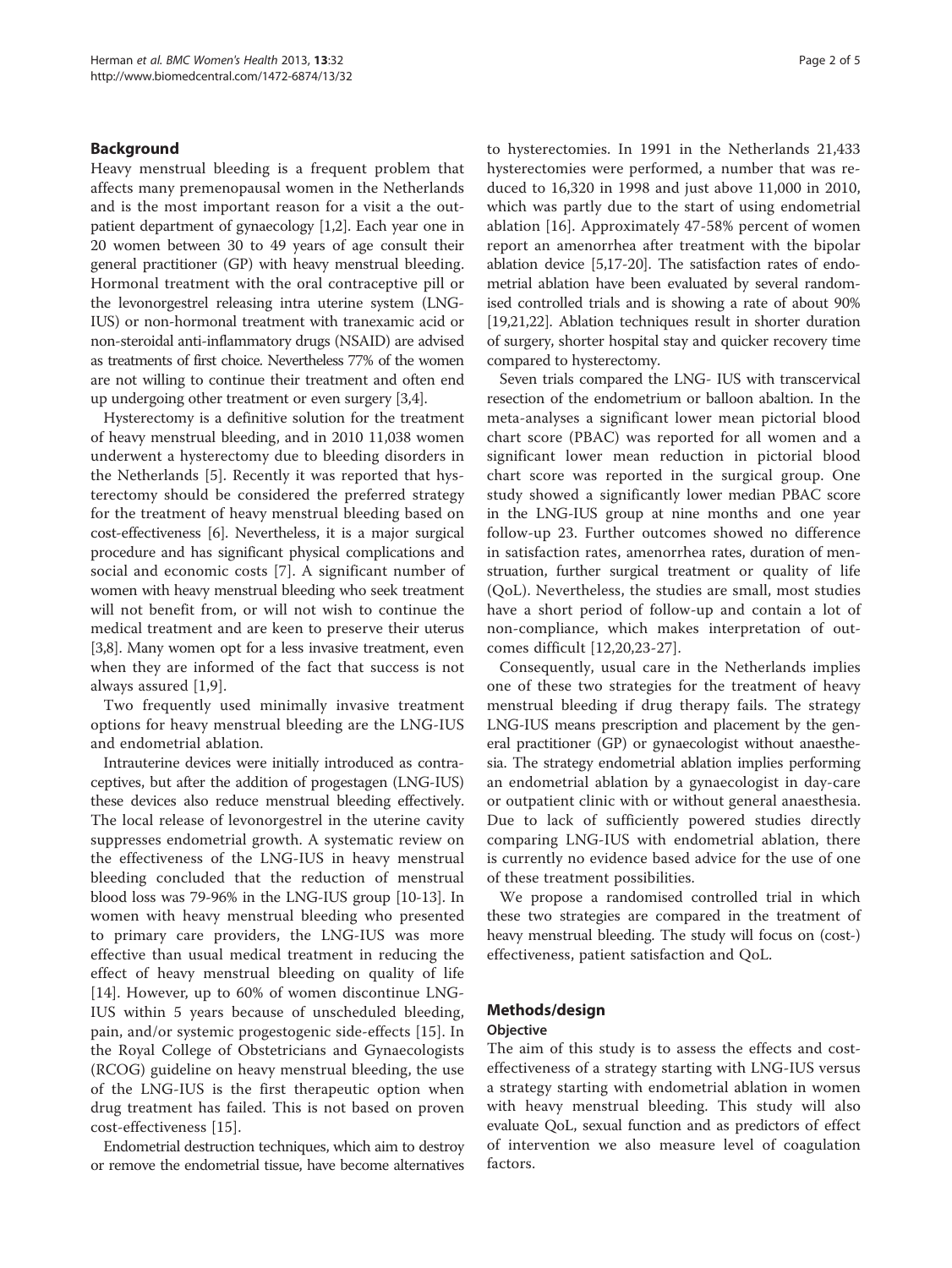#### Trial design

This study is a multicenter randomised controlled trial with an economic evaluation alongside it. It will be performed by the Dutch Consortium for Studies in Women's Health and the department of General Practice of the University Medical Center Groningen. The study will be organized in a network infrastructure in which GPs and gynaecologists collaborate. Participating hospitals can be district, teaching, third referral or university hospitals. The study is conducted according to the principles of the Declaration of Helsinki and in accordance with the Medical Research Involving Human Subjects Act (WMO) and has been approved by the ethics committee of the Academic Medical Centre Amsterdam (ref. no MEC 10/183). The protocol is registered in the Dutch trial register, number [NTR2984.](http://www.trialregistry.nl/NTR2984)

# Eligibility criteria

Women ≥ 34 years suffering from heavy menstrual bleeding, with a PBAC score exceeding 150 points can participate in the trial.

Women who might want to get pregnant in the future will be excluded as an endometrial ablation is an absolute contraindication for pregnancies. Other exclusion criteria are abnormal cervix cytology in the past 5 years, a sounding length of more than 10 cm, intracavitary fibroids or polyps or large intramural fibroids determined by either a transvaginal ultrasound (TVU) or a bimanual vaginal examination.

# Patient recruitment, randomization and collection of data

Eligible patients are identified by the gynaecologist in the participating hospitals or by participating general practitioners. Before entry into the study, inclusion and exclusion criteria are checked by research nurses and if women are eligible they will also be counseled by these experienced research nurses. They will be informed about the aims, methods, reasonably anticipated benefits and potential hazards of the study. We will ask separate informed consent for taking and analyzing blood on levels of coagulation factors. After given written informed consent women will be randomised to a strategy starting with a LNG-IUS or a strategy starting with endometrial ablation. Randomisation is performed by accessing a web-based randomisation program. We will stratify for inclusion by general practitioner or by gynaecologist. Patients will be randomised into two groups in a ratio of 1:1, using permuted block randomization with a variable block size.

Participants will be given a computer generated numeric code. Data handling will be done anonymously, with the patient code only available to the local investigator and the research nurse working in the local centre. At the local centres, baseline data and follow-up data collection is the responsibility of the specialised research nurse. Data will be collected using a website dedicated to studies in the Dutch Consortium for women's health and reproductive medicine studies [\(www.studies-obsgyn.nl](http://www.studies-obsgyn.nl)). In accordance with guidelines of the Dutch Federation of University Medical Centres (NFU) the data will be kept for 20 years.

# Interventions

The LNG-IUS can be placed either by a GP or by a gynaecologist. In the endometrial ablation group, a second generation bipolar ablation technique (Novasure) will be performed by a gynaecologist.

# Measurements and follow-up

Before randomization patients are asked to fill out a PBAC. Prior to start of the treatment, participating patients will fill in two questionnaires measuring health-related QoL: the Short Form-36 (SF-36), a validated GP and the Shaw heavy menstrual bleeding questionnaire, a disease specific questionnaire, which we validated linguistically. Furthermore, patients are asked to complete questionnaires to measure sexual functioning: the Female Sexual Function Index (FSFI), Female Sexual Distress Scale (FSDS) and a questionnaire to measure (indirect) costs. Baseline demographic characteristics, medical history and menstruation pattern are recorded in a Case Record Form (CRF).

Patients will fill in the PBAC and the same questionnaires used at baseline at 3, 6, 12 and 24 months after randomised. Since we compare strategies starting with LNG-IUS or endometrial ablation, patients who are not satisfied with the (randomised) treatment effect can choose another treatment, or opt for hysterectomy. Nevertheless, they will be asked to complete follow-up questionnaires.

#### Outcome measures

Primary outcome is the PBAC score at 24 months of follow-up. Secondary outcomes are patient satisfaction, complications, number of re-interventions, menstrual bleeding pattern, including rates of amenorrhea, QoL, sexual function, sick leave and costs and as predictors of effect of intervention we also measure level of coagulation factors.

# Statistical analysis

#### Sample size

The study is designed as a non-inferiority study. Based on previous studies, we estimate the mean PBAC score at 24 months of follow-up to be 50 points in the LNG-IUS group and 40 points in the endometrial ablation group, with a SD of  $40$  [[23-26](#page-4-0)].

Previous studies in women with heavy menstrual bleeding have shown that a 50 point difference in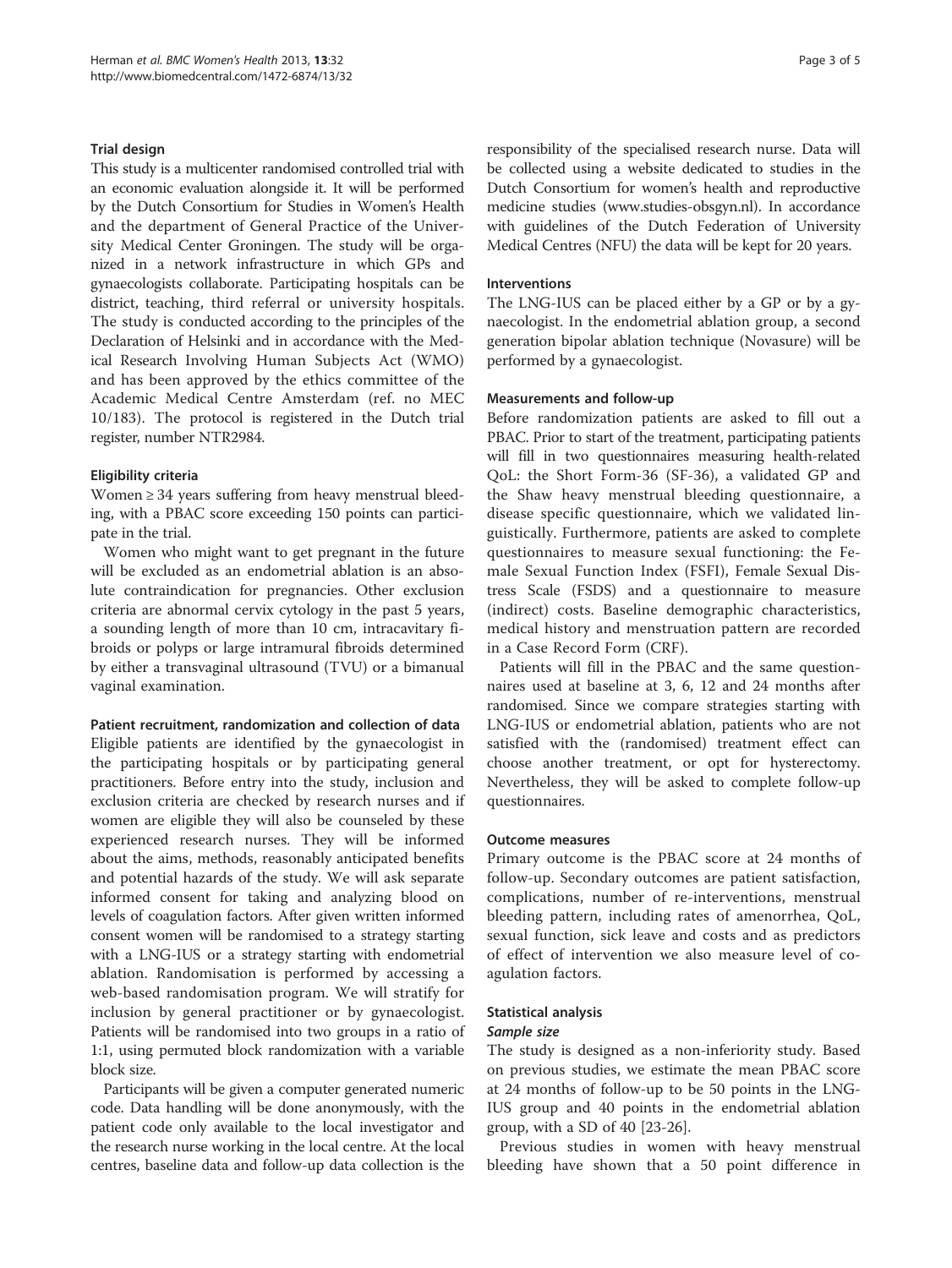PBAC –score between treatments represents a clinically meaningful difference in reduction of menstrual bleeding. In our study we use a non-inferiority marge of 25 points. With this marge and estimated mean PBAC-scores of 50 and 40 points in resp. the LNG-IUS and endometrial ablation group, the estimated scores in both treatment groups will be far below the upper range of normal menstrual blood loss. Using a dropout rate of 15%, an alpha error of 2.5% and Beta error of 20%, we need to include 266 patients (133 patients per treatment group).

## Data analysis

Data will be analysed according to the intention to treat principle. Statistical analysis will be performed using the software Statistical Package for the Social Sciences (SPSS, Inc., Chicago, IL, USA).

Point estimates and 95% confidence intervals will be calculated for different time points.

First, the treatment effect at 24 months of follow-up of a strategy starting with LNG-IUS compared to a strategy starting with endometrial ablation will be investigated. For not normally distributed continuous variables, differences between groups will be tested with the Mann–Whitney U test. Differences between categorical variables will be tested with the Chi-square test or Fisher's exact test. Secondary, to assess the treatment effect over time, and the interaction of the intervention effect, we will use a mixed effects model. Time to re-intervention will be compared with Kaplan Meier analysis and Cox regression.

The analysis of the influence of lower levels of coagulation on the treatment effect of LNG-IUS and endometrial ablation will be explorative.

#### Economic evaluation

The economic analysis will be conducted from a societal perspective including direct medical and direct and indirect non-medical costs. Relevant direct costs components that will be taken into account are costs of the LNG-IUS and endometrial ablation, interventions for complications, hospital admission and home care, consisting of both professional care as well as informal care. Sick leave and loss of productivity at work will be taken into account as indirect non-medical costs.

The economic evaluation will be designed as a costeffectiveness analysis, with the costs per treatment resulting in a reduction of menstrual blood loss as an outcome measure. We will also perform a cost-utility analysis expressing the incremental costs per Quality Adjusted Life Years based on the SF-36. Robustness of the results (costs and health outcomes) for various assumptions and parameter estimates will be explored in sensitivity analyses and visualized in ICER-graphs and cost-effectiveness acceptability curves.

#### **Discussion**

In view of its high prevalence, an optimal treatment for heavy menstrual bleeding is of utmost importance. Usual care in The Netherlands implies two strategies for the treatment of heavy menstrual bleeding if drug therapy fails: first, there is the LNG-IUS that can be applied easily by the GP, which saves costs, but has considerable failure rates. As an alternative, endometrial ablation is also very effective, but this treatment has to be performed by a gynaecologist. Large randomised controlled trials comparing LNG-IUS with endometrial ablation are lacking and hence no preferred advice for the use of one of these treatment possibilities is available. When we estimate that treatment for heavy menstrual bleeding involves 10,000 women annually, there can be a potential saving from implementing the best strategy as appears from the proposed study. Therefore, a direct comparison of both strategies on cost-effectiveness is essential to determine which strategy should be advocated.

This is the first study comparing LNG-IUS and endometrial ablation which will be organized in a network infrastructure in which both GP's and gynaecologists collaborate. It has got the largest study population compared to other trials and has a longterm follow-up of 2 years. Besides the objective outcome PBAC we also measure patient satisfaction, QoL and sexual function. Due to this study design and outcome measures, the results will be applicable for a large group of women suffering from heavy menstrual bleeding.

#### Competing interests

The authors declare that they have no competing interests.

#### Authors' contributions

MH, MvdB, MBo, PG, JD, MBe, HM, BM were involved in conception and design of the study. MH and MvdB drafted the first manuscript. All other authors are involved in patient recruitment and data collection. All authors edited the manuscript and read and approved the final draft.

#### Acknowledgements

This study is funded by The Dutch organization for Health Research and Development (ZonMW) grant, number 171202001.

#### Author details

<sup>1</sup>Department of Obstetrics & Gynaecology, Máxima Medical Centre, PO Box 777, 5500, Veldhoven, MB, The Netherlands. <sup>2</sup>Department of General Practice University of Groningen, UMCG, Groningen, The Netherlands. <sup>3</sup>Department of Obstetrics & Gynaecology, AMC, Amsterdam, The Netherlands. <sup>4</sup>Department of Obstetrics & Gynaecology, VU Medical Centre, Amsterdam, The Netherlands. <sup>5</sup>Department of Obstetrics & Gynaecology, Gelre Ziekenhuis Apeldoorn, The Netherlands. <sup>6</sup>Department of Obstetrics & Gynaecology, Twee Steden Ziekenhuis, Tilburg, The Netherlands. <sup>7</sup>Department of Obstetrics & Gynaecology, UMCG, Groningen, The Netherlands. <sup>8</sup>Department of Obstetrics & Gynaecology, UMC St Radboud, Nijmegen, The Netherlands. <sup>9</sup>Department of Obstetrics & Gynaecology, MUMC, Maastricht, The Netherlands. 10Department of Obstetrics & Gynaecology, Deventer Ziekenhuis, Deventer, The Netherlands. 11Department of Obstetrics & Gynaecology, Isala Klinieken, Zwolle, The Netherlands. 12Department of Obstetrics & Gynaecology, St. Antonius Ziekenhuis, Nieuwegein, The Netherlands. <sup>13</sup>Department of Obstetrics & Gynaecology, Onze Lieve Vrouwe Gasthuis, Amsterdam, The Netherlands. 14Department of Obstetrics & Gynaecology, Atrium Medical Centre, Heerlen, The Netherlands.